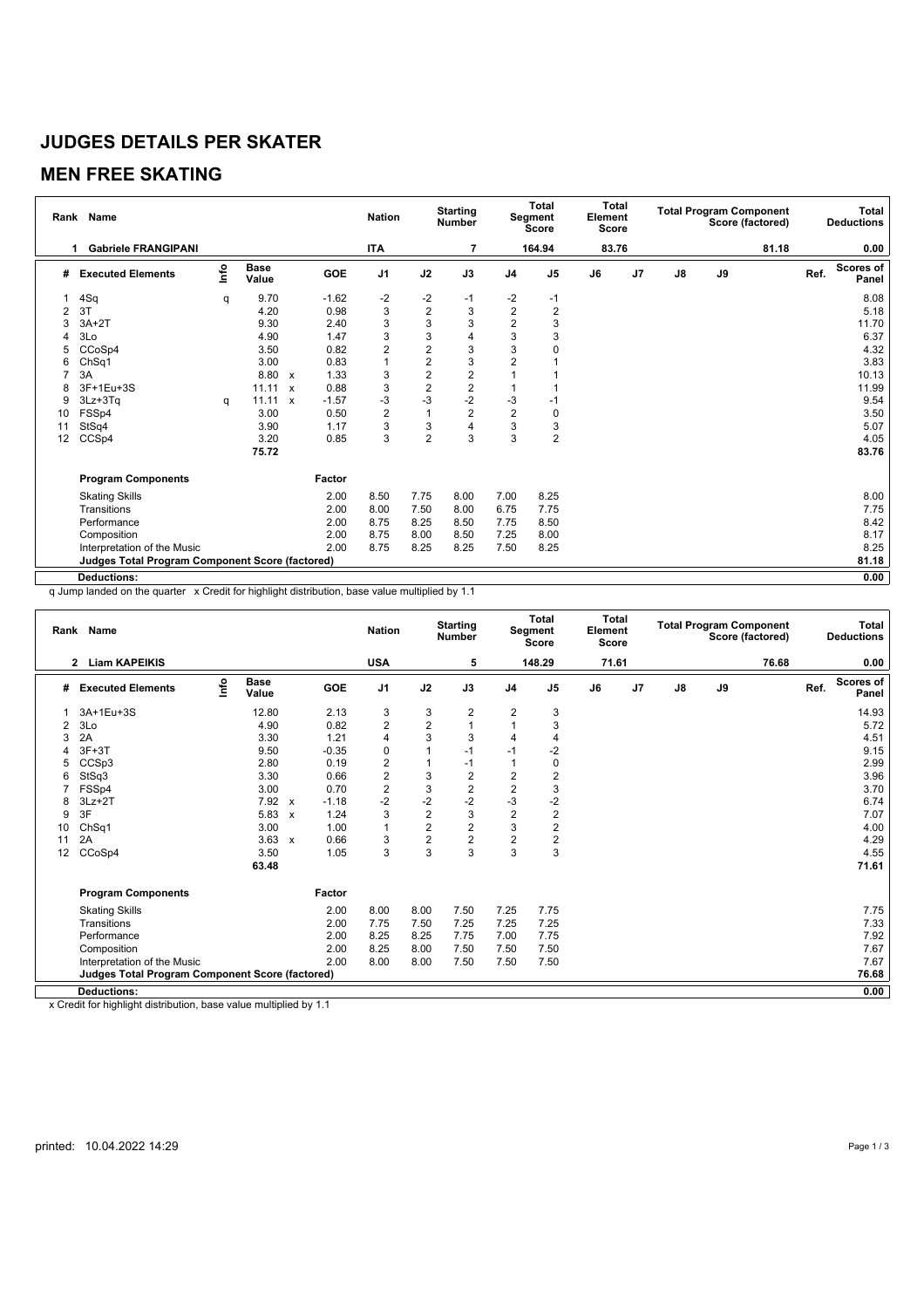# **JUDGES DETAILS PER SKATER**

### **MEN FREE SKATING**

|    | Rank Name                                              | <b>Nation</b> |                      | <b>Starting</b><br><b>Number</b> |                | <b>Total</b><br>Segment<br><b>Score</b> |      | Total<br>Element<br>Score |                | <b>Total Program Component</b><br>Score (factored) |       |                | Total<br><b>Deductions</b> |    |       |      |                           |
|----|--------------------------------------------------------|---------------|----------------------|----------------------------------|----------------|-----------------------------------------|------|---------------------------|----------------|----------------------------------------------------|-------|----------------|----------------------------|----|-------|------|---------------------------|
|    | <b>Sena MIYAKE</b><br>3                                |               |                      |                                  |                | <b>JPN</b>                              |      | 6                         |                | 140.73                                             | 66.05 |                |                            |    | 75.68 |      | $-1.00$                   |
| #  | <b>Executed Elements</b>                               | lnfo          | <b>Base</b><br>Value |                                  | GOE            | J <sub>1</sub>                          | J2   | J3                        | J <sub>4</sub> | J <sub>5</sub>                                     | J6    | J <sub>7</sub> | J8                         | J9 |       | Ref. | <b>Scores of</b><br>Panel |
|    | $4S+2T$                                                |               | 11.00                |                                  | 2.26           | 3                                       | 2    | 3                         | 2              | 2                                                  |       |                |                            |    |       |      | 13.26                     |
| 2  | 4S                                                     |               | 9.70                 |                                  | $-4.85$        | $-5$                                    | $-5$ | $-5$                      | $-5$           | $-5$                                               |       |                |                            |    |       |      | 4.85                      |
| 3  | 3A                                                     |               | 8.00                 |                                  | $-3.47$        | $-3$                                    | $-5$ | $-4$                      | $-5$           | $-4$                                               |       |                |                            |    |       |      | 4.53                      |
| 4  | FCSp4                                                  |               | 3.20                 |                                  | 0.64           | $\overline{2}$                          | 3    | 2                         | $\overline{2}$ | $\overline{2}$                                     |       |                |                            |    |       |      | 3.84                      |
| 5  | 1A                                                     |               | 1.10                 |                                  | 0.00           | 1                                       | 0    | 0                         | $\mathbf 0$    | 0                                                  |       |                |                            |    |       |      | 1.10                      |
| 6  | ChSq1                                                  |               | 3.00                 |                                  | 0.83           | $\overline{\mathbf{c}}$                 | 3    | $\overline{c}$            |                | 0                                                  |       |                |                            |    |       |      | 3.83                      |
|    | $3Lz! + 3T$                                            |               | 11.11                | $\boldsymbol{\mathsf{x}}$        | $-2.36$        | $-4$                                    | $-5$ | $-4$                      | -4             | -4                                                 |       |                |                            |    |       |      | 8.75                      |
| 8  | 3F+1Eu+2S                                              |               | 7.81                 | $\mathsf{x}$                     | 0.71           | $\overline{2}$                          |      | 2                         |                |                                                    |       |                |                            |    |       |      | 8.52                      |
| 9  | 3Lo                                                    |               | 5.39                 | $\mathbf{x}$                     | $-0.16$        | $-1$                                    | $-1$ | $\overline{1}$            | 0              | 0                                                  |       |                |                            |    |       |      | 5.23                      |
| 10 | StSq4                                                  |               | 3.90                 |                                  | 1.04           | $\overline{2}$                          | 3    | 3                         | 3              | $\overline{2}$                                     |       |                |                            |    |       |      | 4.94                      |
| 11 | CSSp4                                                  |               | 3.00                 |                                  | 0.40           | 1                                       |      | $\overline{c}$            | $\overline{c}$ | 0                                                  |       |                |                            |    |       |      | 3.40                      |
| 12 | CCoSp3                                                 |               | 3.00                 |                                  | 0.80           | $\overline{2}$                          | 3    | 3                         | 3              |                                                    |       |                |                            |    |       |      | 3.80                      |
|    |                                                        |               | 70.21                |                                  |                |                                         |      |                           |                |                                                    |       |                |                            |    |       |      | 66.05                     |
|    | <b>Program Components</b>                              |               |                      |                                  | Factor         |                                         |      |                           |                |                                                    |       |                |                            |    |       |      |                           |
|    | <b>Skating Skills</b>                                  |               |                      |                                  | 2.00           | 8.50                                    | 7.75 | 7.75                      | 7.50           | 7.50                                               |       |                |                            |    |       |      | 7.67                      |
|    | Transitions                                            |               |                      |                                  | 2.00           | 8.00                                    | 7.50 | 7.00                      | 7.00           | 6.75                                               |       |                |                            |    |       |      | 7.17                      |
|    | Performance                                            |               |                      |                                  | 2.00           | 8.00                                    | 7.75 | 7.50                      | 7.25           | 7.00                                               |       |                |                            |    |       |      | 7.50                      |
|    | Composition                                            |               |                      |                                  | 2.00           | 8.00                                    | 8.25 | 8.00                      | 7.50           | 7.25                                               |       |                |                            |    |       |      | 7.83                      |
|    | Interpretation of the Music                            |               |                      |                                  | 2.00           | 8.25                                    | 7.75 | 7.50                      | 7.75           | 7.25                                               |       |                |                            |    |       |      | 7.67                      |
|    | <b>Judges Total Program Component Score (factored)</b> |               |                      |                                  |                |                                         |      |                           |                |                                                    |       |                |                            |    |       |      | 75.68                     |
|    | <b>Deductions:</b><br>Falls                            |               |                      |                                  | $-1.00$<br>(1) |                                         |      |                           |                |                                                    |       |                |                            |    |       |      | $-1.00$                   |

x Credit for highlight distribution, base value multiplied by 1.1 ! Not clear edge

|    | Rank Name                                              |         |                      |                           |            |                |                | <b>Starting</b><br><b>Number</b> |                | Total<br>Segment<br><b>Score</b> |       | Total<br>Element<br><b>Score</b> | <b>Total Program Component</b><br>Score (factored) |    |       |      | <b>Total</b><br><b>Deductions</b> |
|----|--------------------------------------------------------|---------|----------------------|---------------------------|------------|----------------|----------------|----------------------------------|----------------|----------------------------------|-------|----------------------------------|----------------------------------------------------|----|-------|------|-----------------------------------|
|    | <b>Emanuele INDELICATO</b><br>4                        |         |                      |                           |            | <b>ITA</b>     |                | 4                                |                | 110.02                           | 49.18 |                                  |                                                    |    | 61.84 |      | $-1.00$                           |
| #  | <b>Executed Elements</b>                               | ۴٥      | <b>Base</b><br>Value |                           | <b>GOE</b> | J <sub>1</sub> | J2             | J3                               | J <sub>4</sub> | J <sub>5</sub>                   | J6    | J <sub>7</sub>                   | J8                                                 | J9 |       | Ref. | <b>Scores of</b><br>Panel         |
|    | $3Lz + 2T$                                             |         | 7.20                 |                           | 0.98       | 1              | 0              | $\overline{\mathbf{c}}$          | 2              | $\overline{2}$                   |       |                                  |                                                    |    |       |      | 8.18                              |
|    | $3F+2T$                                                |         | 6.60                 |                           | $-0.88$    | $\pmb{0}$      | $-2$           | $-1$                             | -3             | -2                               |       |                                  |                                                    |    |       |      | 5.72                              |
|    | 2A+1Eu+3S                                              |         | 8.10                 |                           | 0.57       | $\overline{1}$ | 1              | $\overline{2}$                   |                | $\overline{2}$                   |       |                                  |                                                    |    |       |      | 8.67                              |
| 4  | 1F                                                     |         | 0.50                 |                           | $-0.08$    | $\mathbf 0$    | $-2$           | $-1$                             | -3             | $-2$                             |       |                                  |                                                    |    |       |      | 0.42                              |
|    | CCSp4                                                  |         | 3.20                 |                           | 0.00       | $\mathbf 0$    | 1              | 0                                | 0              | $-1$                             |       |                                  |                                                    |    |       |      | 3.20                              |
| 6  | ChSq1                                                  |         | 3.00                 |                           | 0.33       | $\mathbf{1}$   | 0              | $\pmb{0}$                        | $\overline{2}$ |                                  |       |                                  |                                                    |    |       |      | 3.33                              |
|    | 3Lo                                                    |         | 5.39                 | $\mathbf{x}$              | $-1.47$    | $-3$           | $-3$           | $-2$                             | $-4$           | $-3$                             |       |                                  |                                                    |    |       |      | 3.92                              |
| 8  | 3Lze<                                                  | $\prec$ | 3.89                 | $\boldsymbol{\mathsf{x}}$ | $-1.77$    | $-5$           | $-5$           | $-5$                             | -5             | $-5$                             |       |                                  |                                                    |    |       |      | 2.12                              |
| 9  | 2A                                                     |         | 3.63                 | $\mathbf{x}$              | $-0.99$    | $-3$           | $-3$           | $-2$                             | -3             | $-3$                             |       |                                  |                                                    |    |       |      | 2.64                              |
| 10 | FCCoSp4                                                |         | 3.50                 |                           | 0.35       | $\overline{1}$ | $\overline{ }$ | $\Omega$                         |                |                                  |       |                                  |                                                    |    |       |      | 3.85                              |
| 11 | StSq3                                                  |         | 3.30                 |                           | 0.33       | $\overline{1}$ |                | $\mathbf 0$                      |                |                                  |       |                                  |                                                    |    |       |      | 3.63                              |
| 12 | CCoSp4                                                 |         | 3.50                 |                           | 0.00       | $-1$           | 1              | $\Omega$                         | $\Omega$       | $\Omega$                         |       |                                  |                                                    |    |       |      | 3.50                              |
|    |                                                        |         | 51.81                |                           |            |                |                |                                  |                |                                  |       |                                  |                                                    |    |       |      | 49.18                             |
|    | <b>Program Components</b>                              |         |                      |                           | Factor     |                |                |                                  |                |                                  |       |                                  |                                                    |    |       |      |                                   |
|    | <b>Skating Skills</b>                                  |         |                      |                           | 2.00       | 6.50           | 6.25           | 6.75                             | 6.00           | 6.50                             |       |                                  |                                                    |    |       |      | 6.42                              |
|    | Transitions                                            |         |                      |                           | 2.00       | 5.75           | 5.50           | 6.00                             | 5.50           | 6.00                             |       |                                  |                                                    |    |       |      | 5.75                              |
|    | Performance                                            |         |                      |                           | 2.00       | 6.50           | 6.00           | 6.25                             | 5.75           | 6.00                             |       |                                  |                                                    |    |       |      | 6.08                              |
|    | Composition                                            |         |                      |                           | 2.00       | 6.75           | 6.25           | 6.50                             | 5.75           | 6.50                             |       |                                  |                                                    |    |       |      | 6.42                              |
|    | Interpretation of the Music                            |         |                      |                           | 2.00       | 6.50           | 6.25           | 6.00                             | 6.00           | 6.50                             |       |                                  |                                                    |    |       |      | 6.25                              |
|    | <b>Judges Total Program Component Score (factored)</b> |         |                      |                           |            |                |                |                                  |                |                                  |       |                                  |                                                    |    |       |      | 61.84                             |
|    | <b>Deductions:</b><br>Falls                            |         |                      |                           | $-1.00$    | (1)            |                |                                  |                |                                  |       |                                  |                                                    |    |       |      | $-1.00$                           |
|    |                                                        |         |                      |                           | $\ddotsc$  |                | $\sim$         |                                  |                |                                  |       |                                  |                                                    |    |       |      |                                   |

x Credit for highlight distribution, base value multiplied by 1.1 e Wrong edge < Under-rotated jump